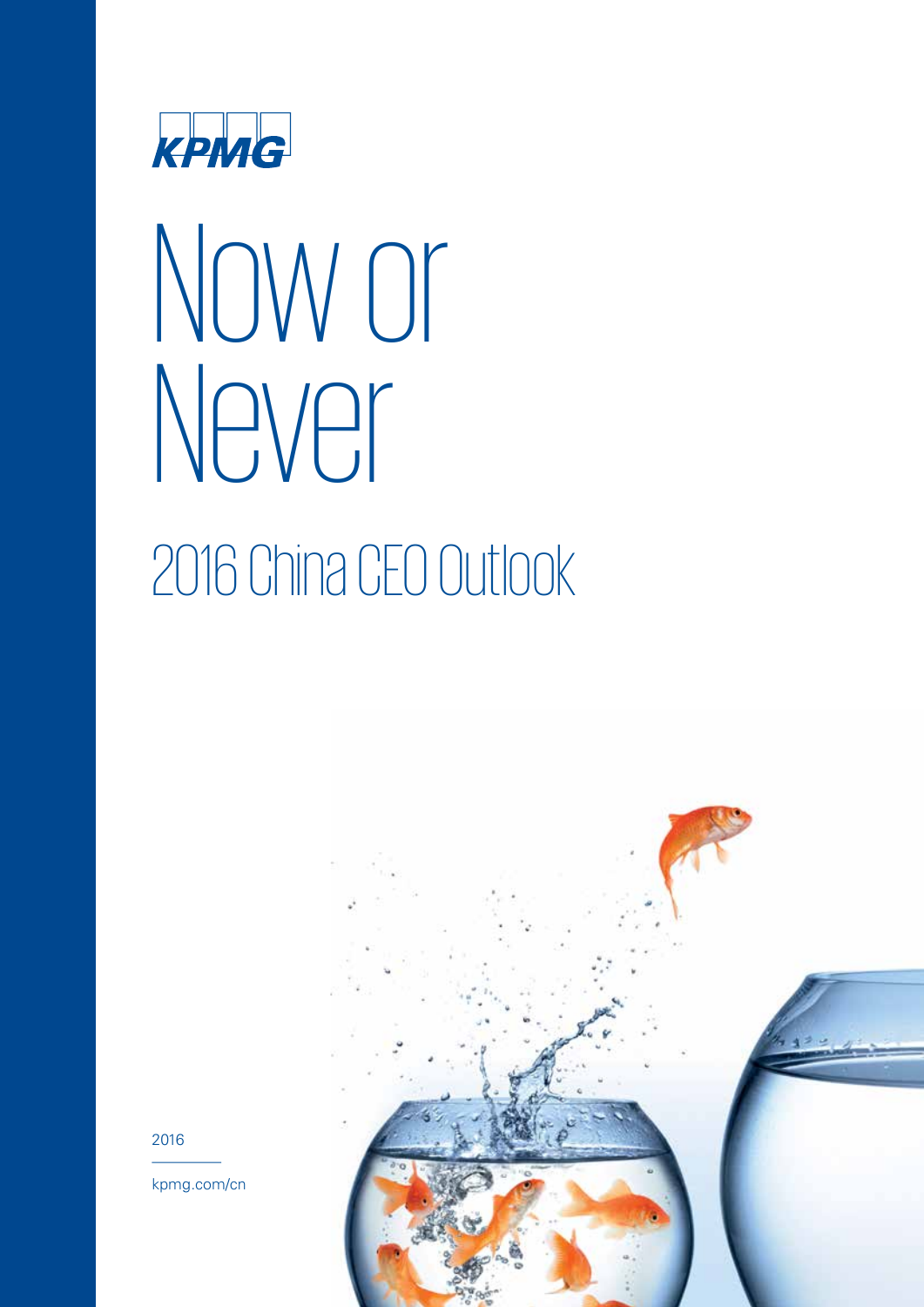



### CEO Outlook 2016 – China Summary

Against the background of an ever-changing business environment, CEOs of the China-headquartered companies surveyed are overwhelmingly confident in the country's growth outlook over the short- and medium-term – a far more upbeat view compared to their global peers. This confidence is mirrored in respondents' assessments of the growth prospects in their respective industries and indeed their own companies over the same time horizons. This sentiment translates into higher expectations of top-line growth – 46 percent of China CEOs predicted 5 percent or greater growth over the next three years compared with 21 percent of global respondents. And almost two times as many China CEOs (40 percent) plan to increase headcount by more than 5 percent over the next 12 months than the global average (22 percent). Another area where Chinese CEOs are leading is gender diversity: one quarter of China CEO respondents were female compared with 8 percent globally. While 37 percent of China respondents experienced more than 10 percent revenue growth over the last three years, only 6 percent are forecasting a similar level of top-line growth over the next three years, reflecting the effects of the transition to a "new normal" of economic growth in China.

This year's Global CEO Outlook report had 1,268 respondents globally with 129 from China representing both public and private companies from a number of industrial sectors – from manufacturing and automotive to life sciences and financial services. Despite operating in different industries, one common theme emerged from the responses of China CEOs surveyed: **Innovation** will be a crucial driver of growth over the next three years.

ple's Republic of China partnership, KPMG Advisory (China) Limited — a wholly foreign owned enterprise in China, and KPMG — a Hong Kong partnership, are member firms of the KPMG network of independent member firms affiliated with KPMG International Cooperative ("KPMG International"), a Swiss entity. All rights res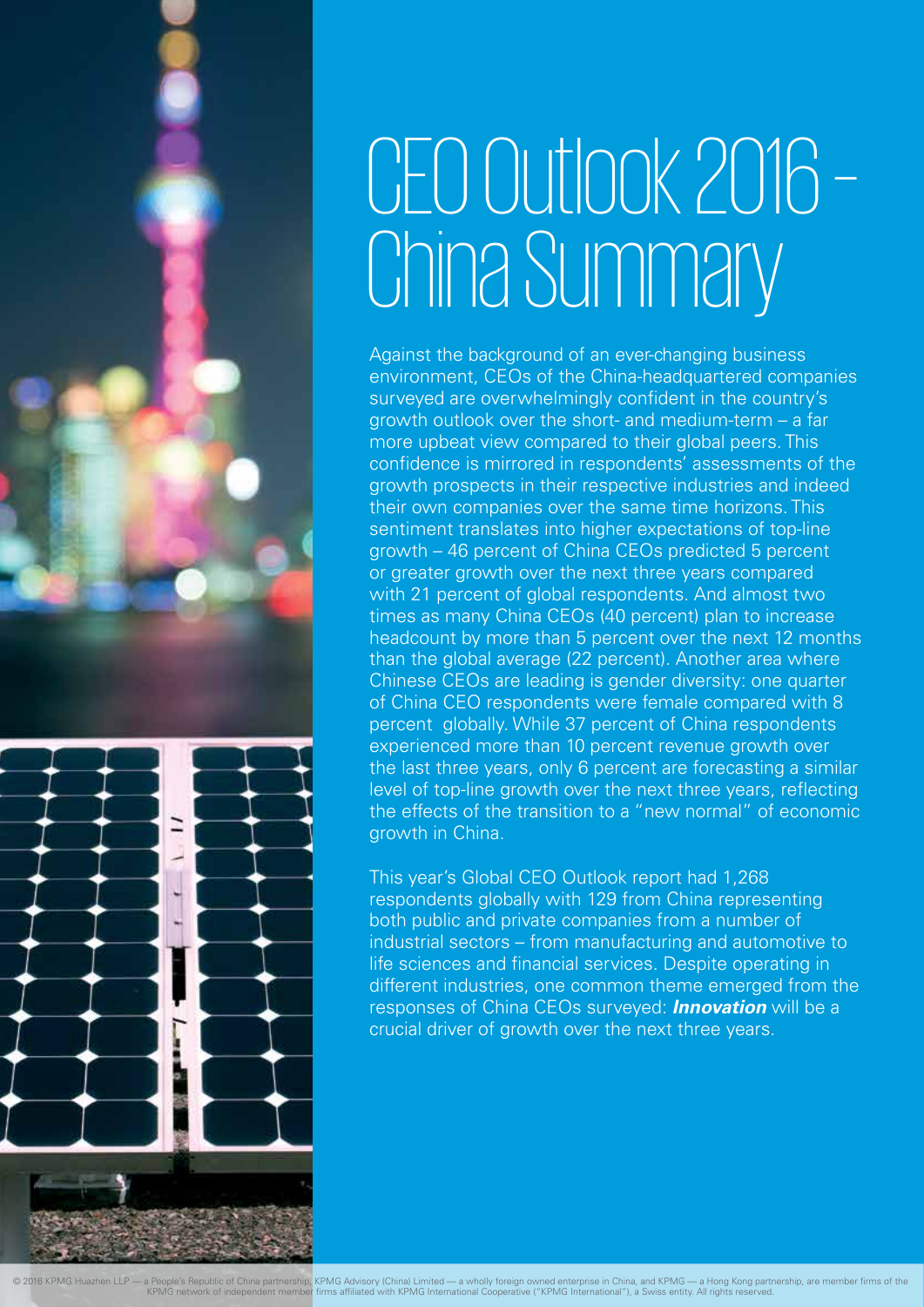## Prioritising innovation

One of the key findings from the CEO Outlook is that nearly half of the China respondents place "fostering innovation" as one of the top three strategic priorities for their companies over the next three years – compared to a figure of just 21 percent worldwide. 47 percent of China CEOs said they have placed innovation at the top of their personal agendas – compared to 23 percent for all CEO Outlook respondents.

These results are not surprising: in a rapidly evolving and vibrant market like China, CEOs need to think about innovating and adapting their business models to ensure their products and services are attractive to a growing consumer market. At 29 percent, "stronger client focus (or to better meet customer needs)" was the second-highest ranked strategic priority after "fostering innovation", which was selected by 43 percent of China respondents. 72 percent of CEOs in our survey embrace the emergence of disruptive technologies<sup>1</sup> as a means to improve efficiencies and increase productivity, while 68 percent use disruptive technologies to develop better products and service offerings. This is consistent with but higher than the global average. Further illustrating the point, 51 percent of the CEOs in China rate "new products" as the most important source of growth over the next three years as compared with 28 percent of all respondents.

### **Top strategic priorities for China's CEOs over the next three years**

No. 1 Fostering innovation Talent development/management Digitisation of the business Stronger client focus Implementing disruptive technology  $\sqrt{2}$  $\sqrt{N}$ **8**  $\sqrt{10}$ 

*Source: KPMG Global CEO Outlook 2016 Report*

The CEO Outlook explained that a "disruptive technology" is something that creates a new market and value network and eventually disrupts the existing market and value network, thereby displacing established market leaders.



**A** A staggering 92 percent of China respondents believe it is important to include innovation in their business strategy, and almost half of China CEOs said they have placed innovation at the top of their

tegy, and<br>; said the<br>at the to<sub>l</sub>

personal agendas.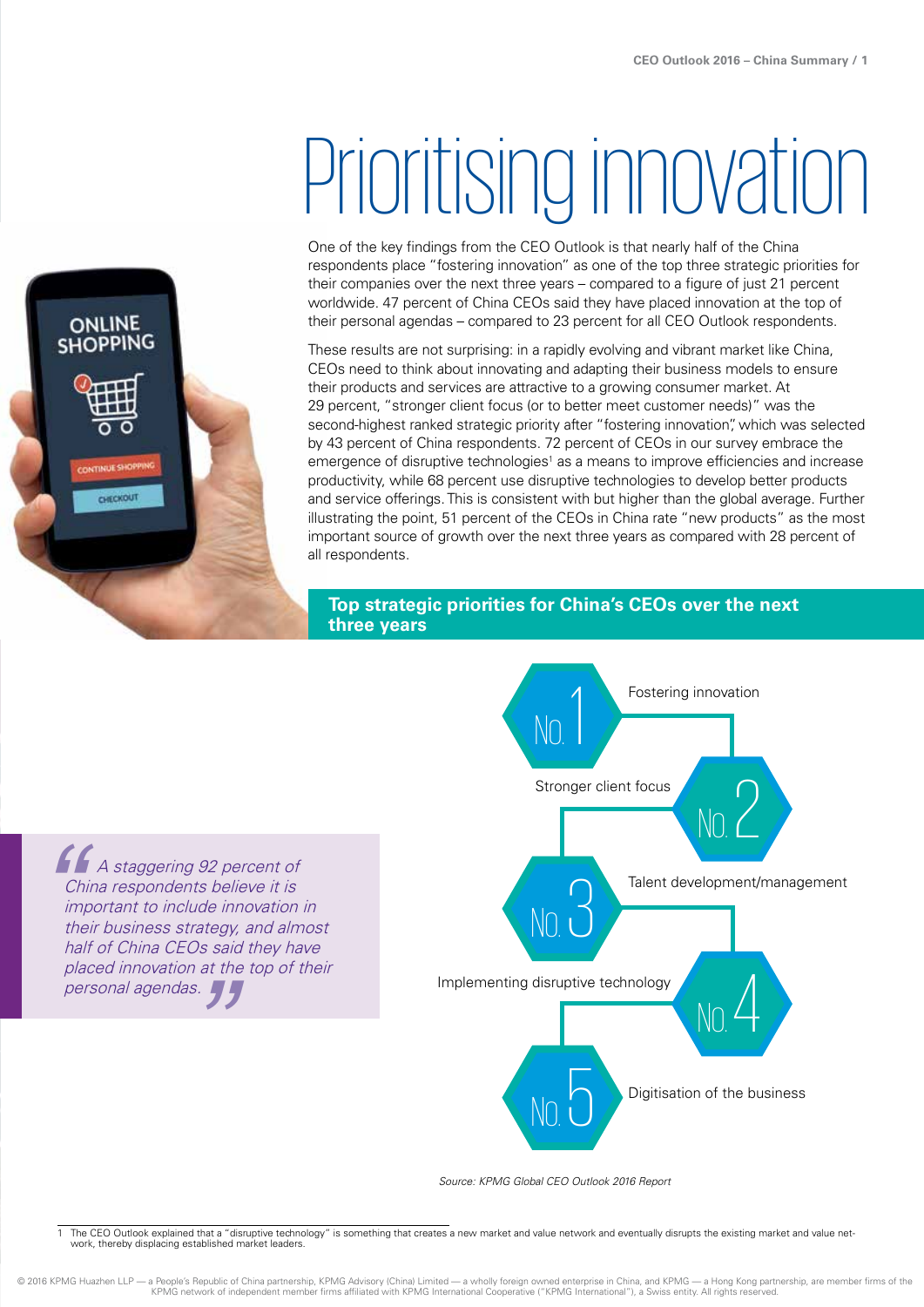

This helps to underscore how, as China transitions from an investment-intensive, export-led model of growth to one driven by consumption and innovation, consumption is assuming an increasingly important role in generating new business opportunities in China. And this is no longer restricted to China's metropolises.

Improvements in logistics services and infrastructure as well as the advancement of mobile technology which is facilitating the boom of e-commerce – and making goods and services more accessible than ever before – are creating a huge rural customer base for Chinese manufacturers and service providers.

These results are also resoundingly consistent with the recently-released 13th Five-Year Plan where innovation is identified as one of five new tenets of China's economic and social development around which policies will be designed and implemented during 2016-2020.

 $\mathbf{G}$  Rapidly improving logistics infrastructure and the advancement of mobile technology which is facilitating the boom of e-commerce – and making goods and services more accessible than ever before – are creating a huge rural customer base for Chinese manufacturers and service providers. creating<br>ner base<br>turers ar<br>J

### **How do China's CEOs approach innovation in their organisations**



*Source: KPMG Global CEO Outlook 2016 Report*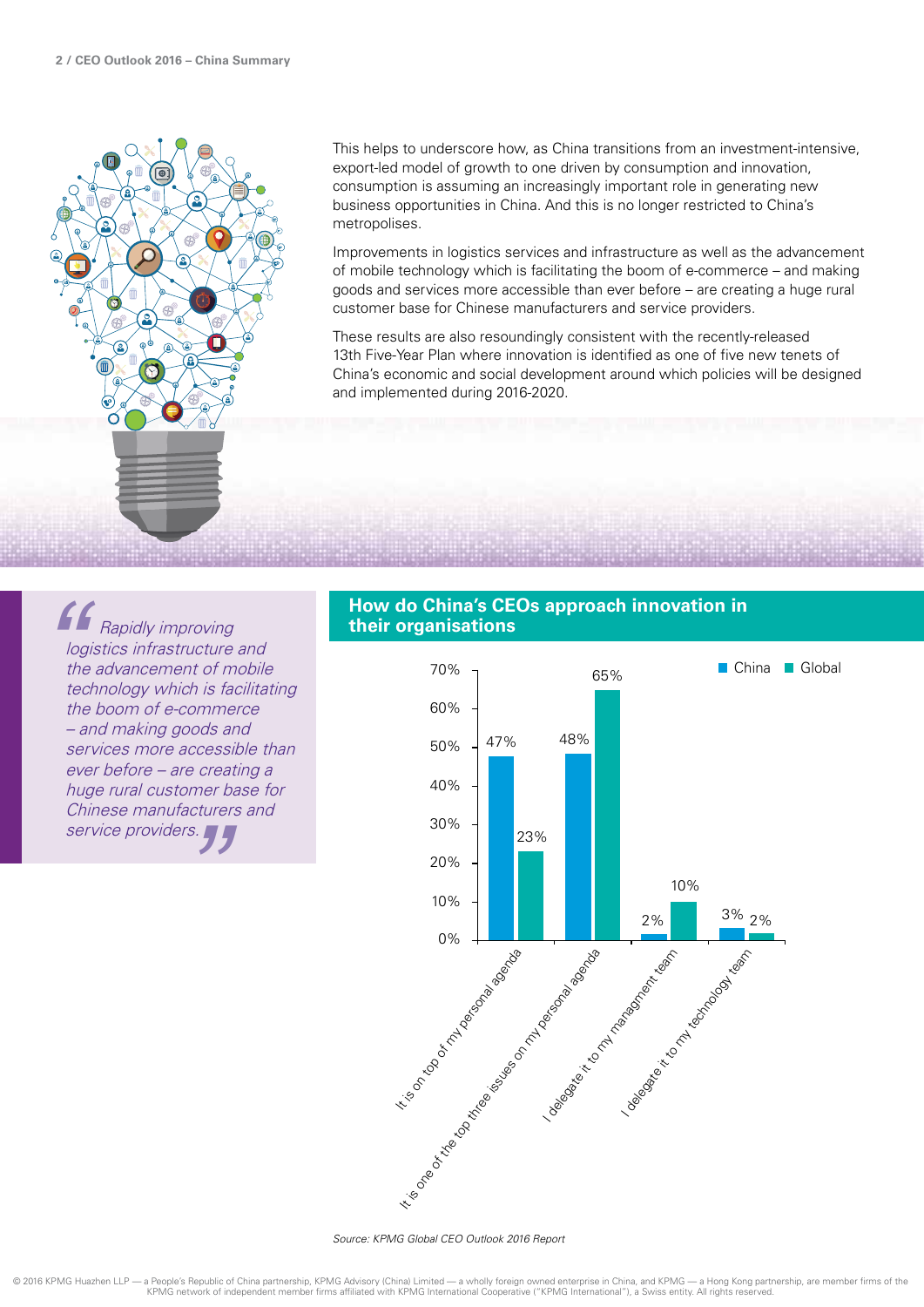

© 2016 KPMG Huazhen LLP — a People's Republic of China partnership, KPMG Advisory (China) Limited — a wholly foreign owned enterprise in China, and KPMG — a Hong Kong partnership, are member firms of the<br>KPMG network of in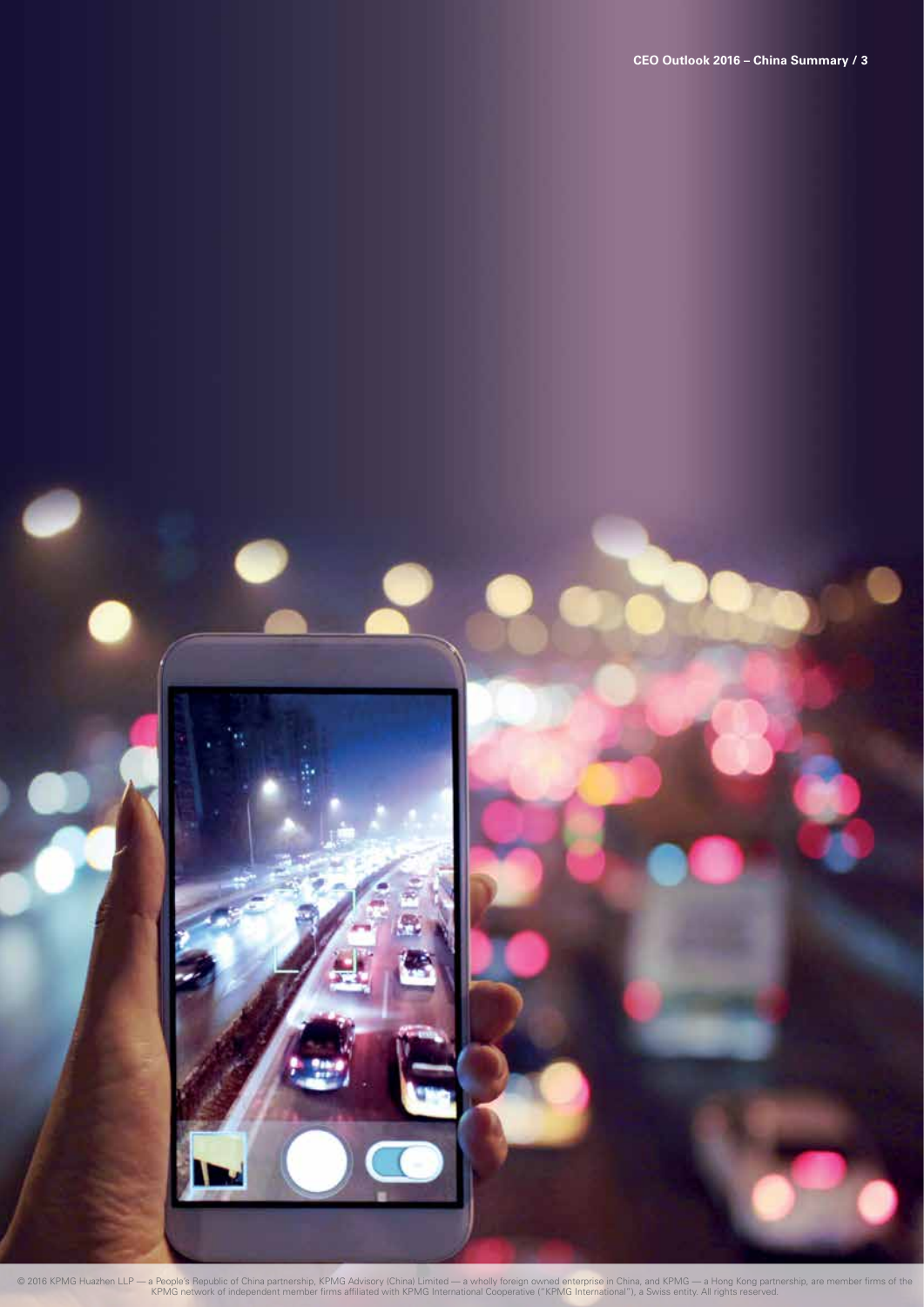### Leveraging data and technol



As explained in China Outlook 2016, a recent publication by KPMG's Global China Practice, innovation will not only be important to propel the development of emerging high value-added sectors, but also to help traditional sectors and basic manufacturing move up the value chain. Through the use of disruptive technologies such as cloud computing, the Internet of Things, smart industrial robotics, Data & Analytics and enhanced automation, Chinese companies will not only be able to respond to the changes brought by China's economic restructuring, but will also be able to capture new business opportunities derived from it.

### **How Chinese organisations use Data & Analytics**



*Source: KPMG Global CEO Outlook 2016 Report*

The promotion of innovation is further supported by China's 'Made in China 2025' and 'Internet Plus' plans, which reveal the government's intention to leverage the latest technological advances to reduce companies' operating costs, increase efficiency and better address changes in consumer demand to increase the country's overall productivity and competitiveness.

Given these forces, it is unsurprising that survey respondents in China chose "new product development", "increasing data analysis capabilities", and "Internet of Things, machine-to-machine technology, Industrial internet or other aspects of technology" as the top three focus areas for further investment in the next three years. Also, when asked about the likelihood that automation will replace at least 5 percent of the workforce within the next three years, the CEO Outlook results suggest that the technology sector would be the most likely affected, followed by manufacturing, engineering and R&D.

**f f** Through the use of disruptive technologies such as cloud computing, the Internet of Things, smart industrial robotics, Data & Analytics and enhanced automation, Chinese companies will be able to not only respond to the changes brought by China's economic restructuring, but will also be able to capture business the changes brought by China's<br>economic restructuring, but will<br>also be able to capture business<br>opportunities derived from it.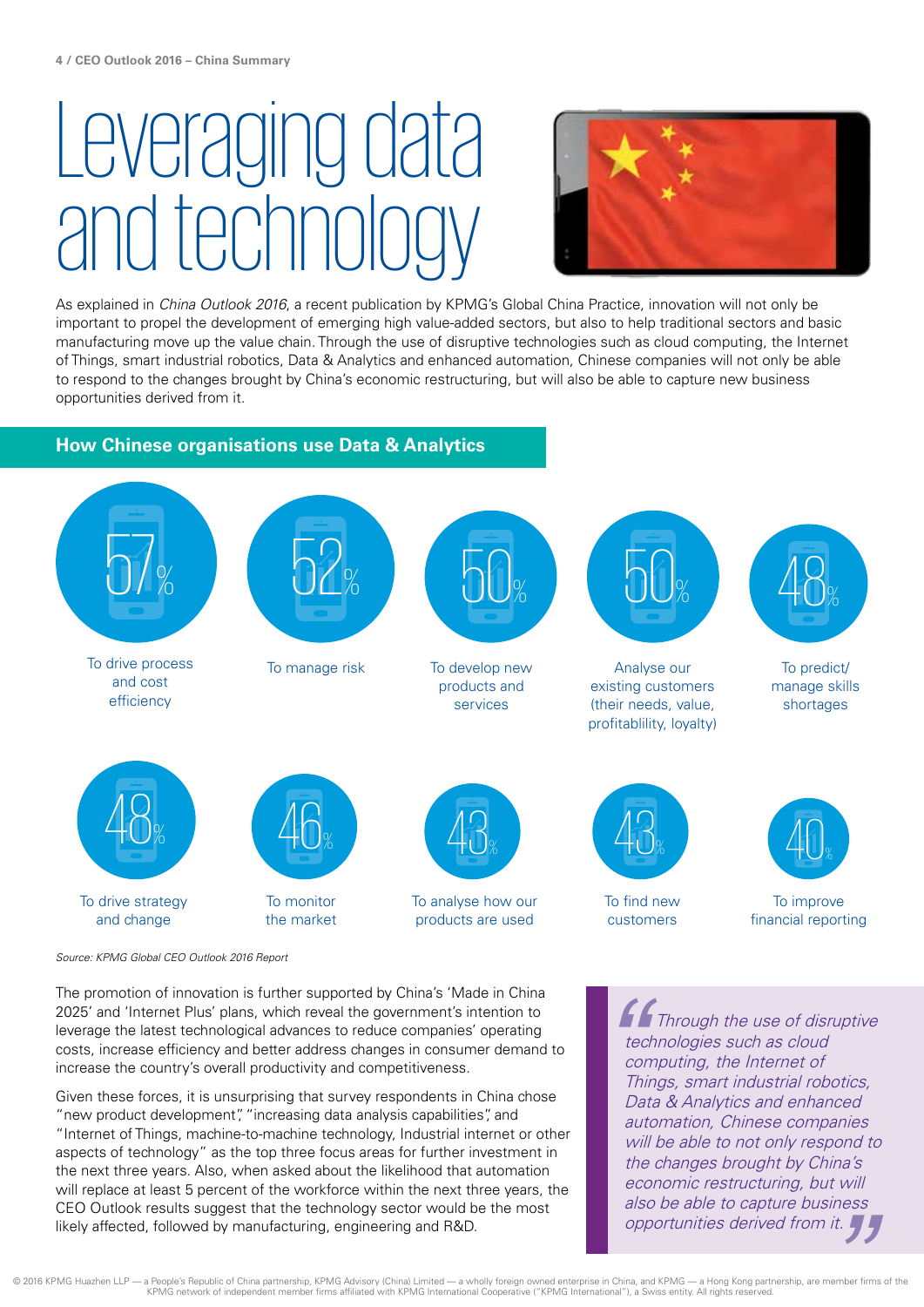© 2016 KPMG Huazhen LLP — a People's Republic of China partnership, KPMG Advisory (China) Limited — a wholly foreign owned enterprise in China, and KPMG — a Hong Kong partnership, are member firms of the<br>KPMG network of in

c.

 $\mathcal{L}$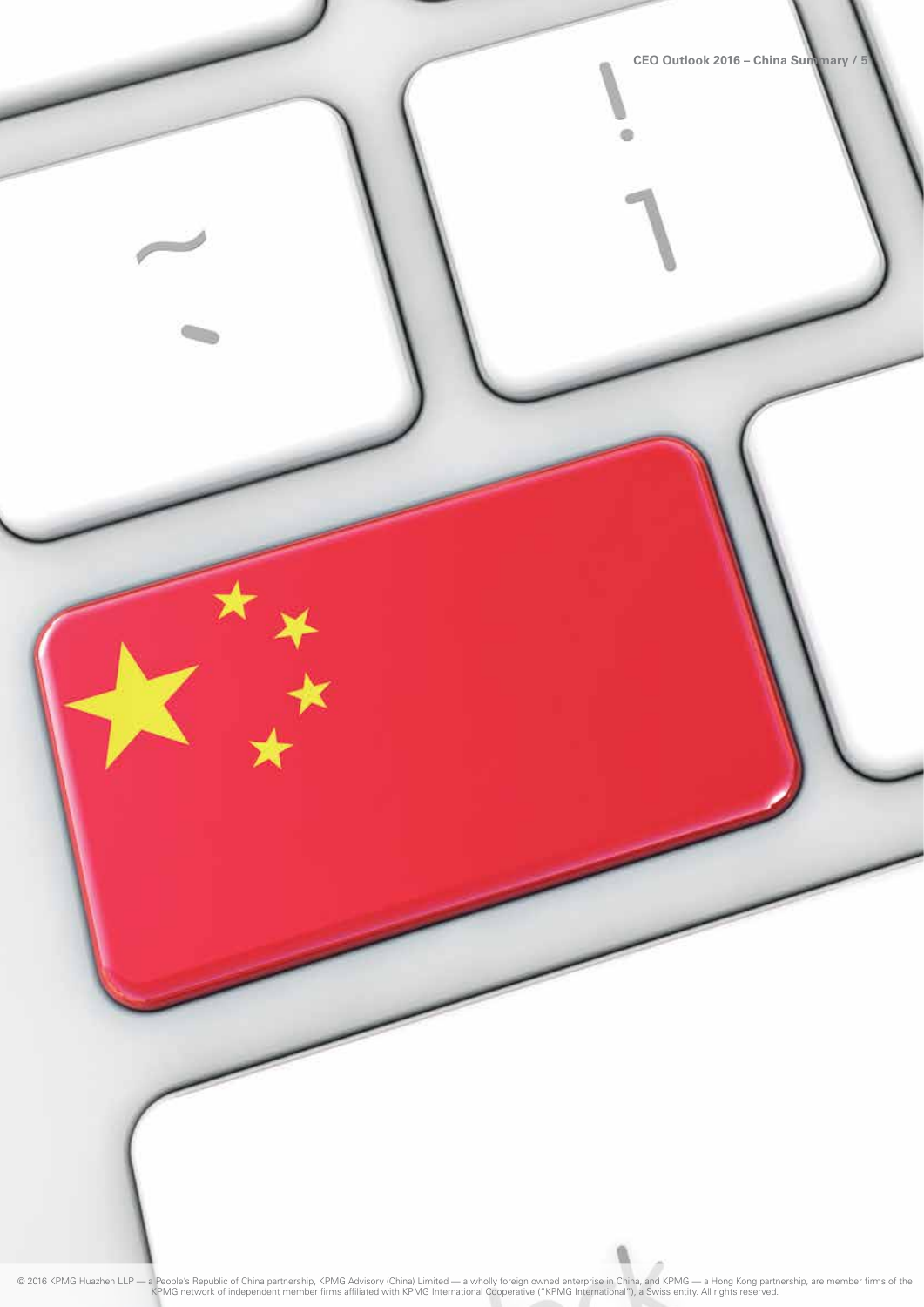### Forging new partnerships

"New markets" was ranked as the second highest source of growth after "new products". The survey results suggest that China CEOs will focus on the domestic market (68 percent), followed by ASEAN (37 percent) and the United States (33 percent) as markets with the greatest potential for growth.

According to the results of our survey, 53 percent of CEOs in China said they would pursue new partnerships and alliances to accelerate the execution of business strategy – a significantly higher percentage than for peers in other countries. And, while 86 percent of China CEO respondents are planning to drive shareholder value over the next three years through organic growth, 74 percent of them plan to do so through collaborative growth – which is much more than respondents from other regions – while only 32 percent are looking at inorganic growth.2

This is not to say that M&A is losing relevance as a channel through which Chinese companies acquire expertise, technology and high-quality products that allow them to move up the value chain and respond to China's evolving consumption trends. When asked what forms of M&A or other significant deals they expect to undertake in the next three years, 43 percent of China-based CEOs said they would buy businesses, assets or capabilities from other firms, while 55 percent said they would create partnerships, joint ventures, or collaborative arrangements with other firms. These figures are largely similar to those of their peers in other countries.

These results indicate that Chinese companies are becoming much more aware of the benefits of "partnering" to drive growth and capture business opportunities, thus confirming our predictions in China Outlook 2016.

### **Forms of M&A or other significant deals that China's CEOs expect to undertake in the next 3 years**



structure through equity (e.g. dividend payout, buybacks, issuing additional stocks)



Buying business(es), assets or capabilities from other firms



Creating partnerships or joint ventures or collaborative arrangements with other firms

Selling business(es), assets or capabilities to other firms



Merging with another firm



Changing the capital structure with debt/ financing



No planned changes

**ACCORDUM** to the survey results, 53 percent of CEOs in China would pursue new partnerships and alliances to accelerate the execution of the business strategy – a significantly higher number than their peers in other regions. iy – a<br>ier<br><sup>eir peers</sup><br>JJ

*Source: KPMG Global CEO Outlook 2016 Report*

We have seen numerous examples of Chinese and foreign companies partnering to enter overseas markets. This is in line with a new paradigm of international cooperation which the Chinese government is advancing through its "Belt and Road", "International Production Capacity Cooperation" and "Third-country Market Cooperation" initiatives. China is looking to bring together the comparative advantages of its industries and companies, with those of foreign countries and companies, in order to complement each other. In this way, it is hoped that Chinese and foreign companies will be able to expand to and operate in new markets more easily, and that global productivity will be increased by better matching the supply and demand for investment, products and services in these markets.

The CEO Outlook provides examples for each of these to guide respondents. For organic growth the examples provided are expanding the customer base, entering into new lines<br>of business, and geographic expansion. For inorgan capabilities. Collaborative growth refers to utilising external partnerships or collaboration with other firms to achieve growth or expansion in geographies, capabilities.

© 2016 KPMG Huazhen LLP — a People's Republic of China partnership, KPMG Advisory (China) Limited — a wholly foreign owned enterprise in China, and KPMG — a Hong Kong partnership, are member firms of the KPMG network of independent member firms affiliated with KPMG International Cooperative ("KPMG International"), a Swiss entity. All rights reserved.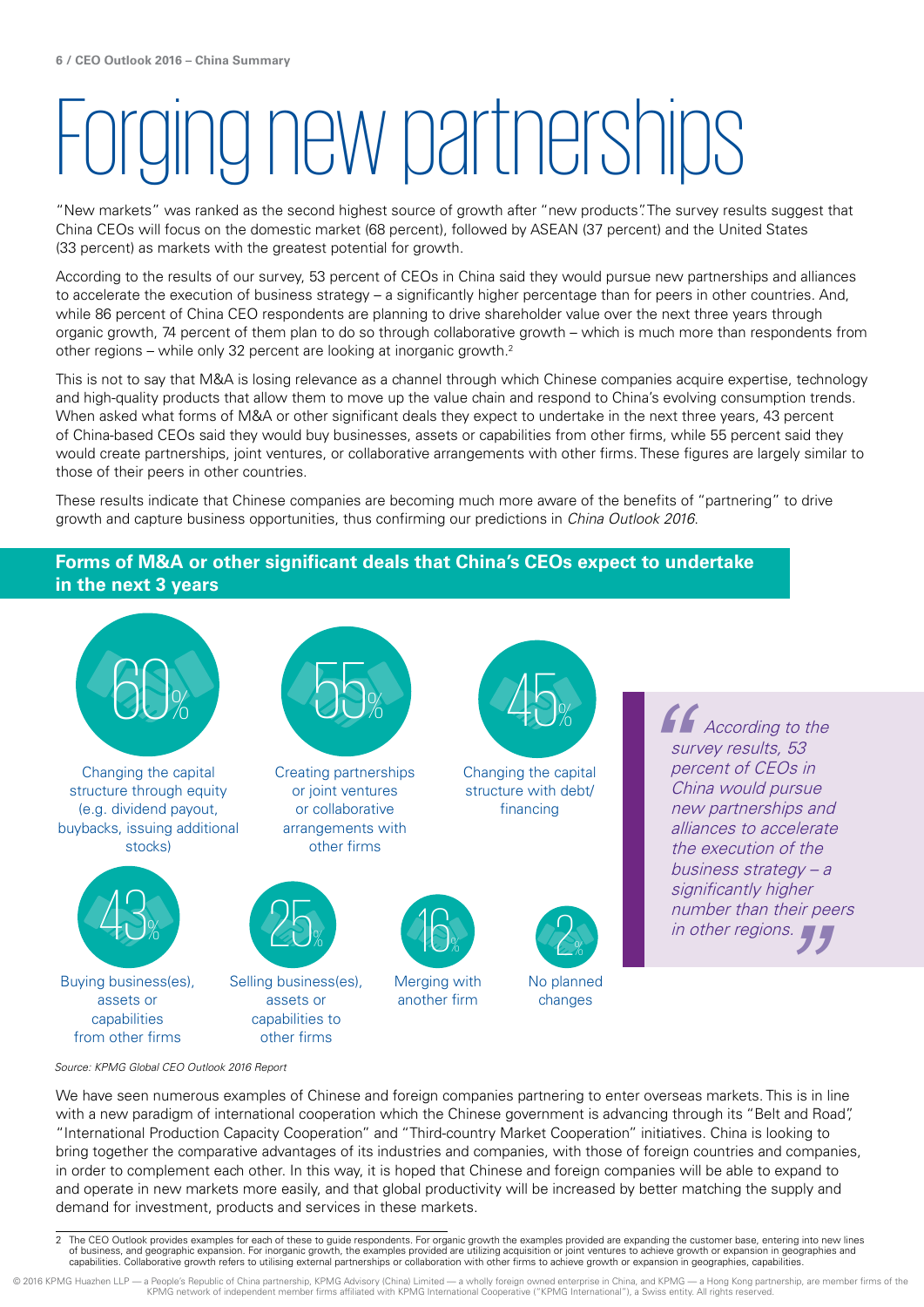











© 2016 KPMG Huazhen LLP — a People's Republic of China partnership, KPMG Advisory (China) Limited — a wholly foreign owned enterprise in China, and KPMG — a Hong Kong partnership, are member firms of the<br>KPMG network of in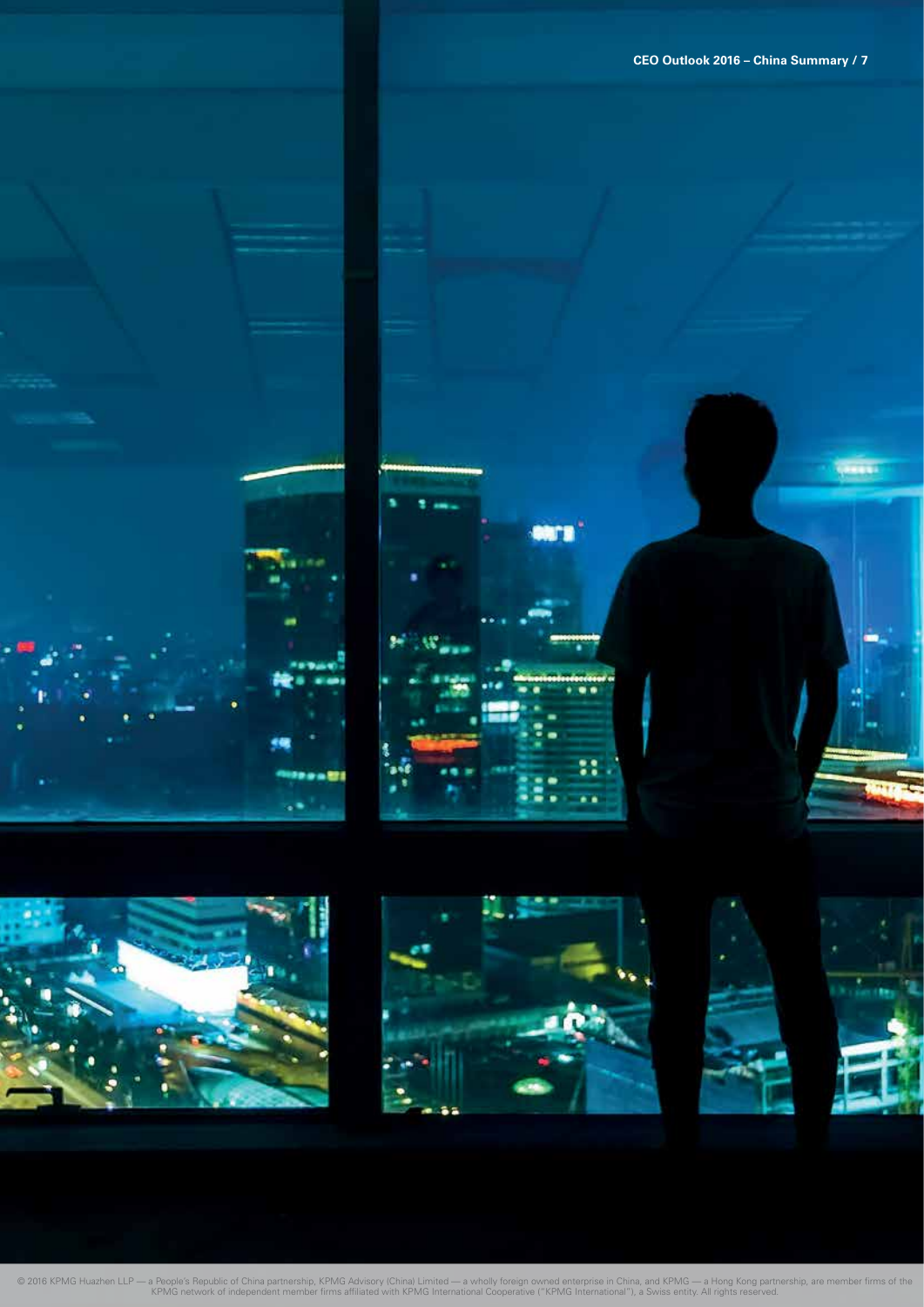Government initiatives are also likely to be a key catalyst in driving forward new alliances between Chinese and foreign companies in China's domestic market. As China continues developing and transitioning towards an advanced economy, there will be a need for foreign technology, knowhow and capital in order to address changing consumer demands, tackle environmental and food safety challenges, increase the productivity and competitiveness of traditional sectors, and participate in the provision of social infrastructure projects including in the healthcare and education sectors. As such, we expect to see increased receptiveness toward inward Foreign Direct Investment, including through measures to improve the investment environment and enhance investor confidence, strengthen the legal system for foreign investment, and lower the threshold for foreign investment and encourage foreign companies to invest in sectors which are important to China's social and economic development.

In the near term, however, CEOs in China do recognise that not all is plain sailing. Survey respondents identified "emerging technology risk" and "strategic risk" as the risks they are most concerned about. While China CEOs generally share the same concerns as their international counterparts, "not leveraging digital means to connect to our customers as effectively as possible" and "not keeping pace with our customers' needs and expectations" were two areas where they registered higher levels of concern. Between 20 percent and 27 percent of China CEO respondents believe there is a significant need to develop talent across all key functions surveyed.<sup>3</sup> While this is much higher than the global average, the figures have improved markedly relative to 2015 (when the range was between 37 percent and 44 percent). Compared to their global

peers, more China CEOs also see a significant need to develop talent in strategic priority areas of cyber, Data & Analytics, digital, innovation, and Corporate Social Responsibility. This is undoubtedly why 24 percent of the China CEOs surveyed rank "talent development/management" as one of their top three strategic priorities over the next three years.

While there are indeed hurdles to overcome, confidence remains high among China respondents. With the right growth strategy in place – coupled with heightened risk awareness and a willingness to innovate – we expect that CEOs in China can deliver on this optimism and thrive in this fast evolving economy.

*vnetner*<br>pducts o<br>nt three<br>クク

weigh heavily.

"

### **Top concerns for China's CEOs**



*Source: KPMG Global CEO Outlook 2016 Report*

3 Sales force, technology, marketing, engineering, finance, manufacturing/operations, research and development, strategy

<sup>© 2016</sup> KPMG Huazhen LLP — a People's Republic of China partnership, KPMG Advisory (China) Limited — a wholly foreign owned enterprise in China, and KPMG — a Hong Kong partnership, are member firms of the KPMG network of independent member firms affiliated with KPMG International Cooperative ("KPMG International"), a Swiss entity. All rights reserved.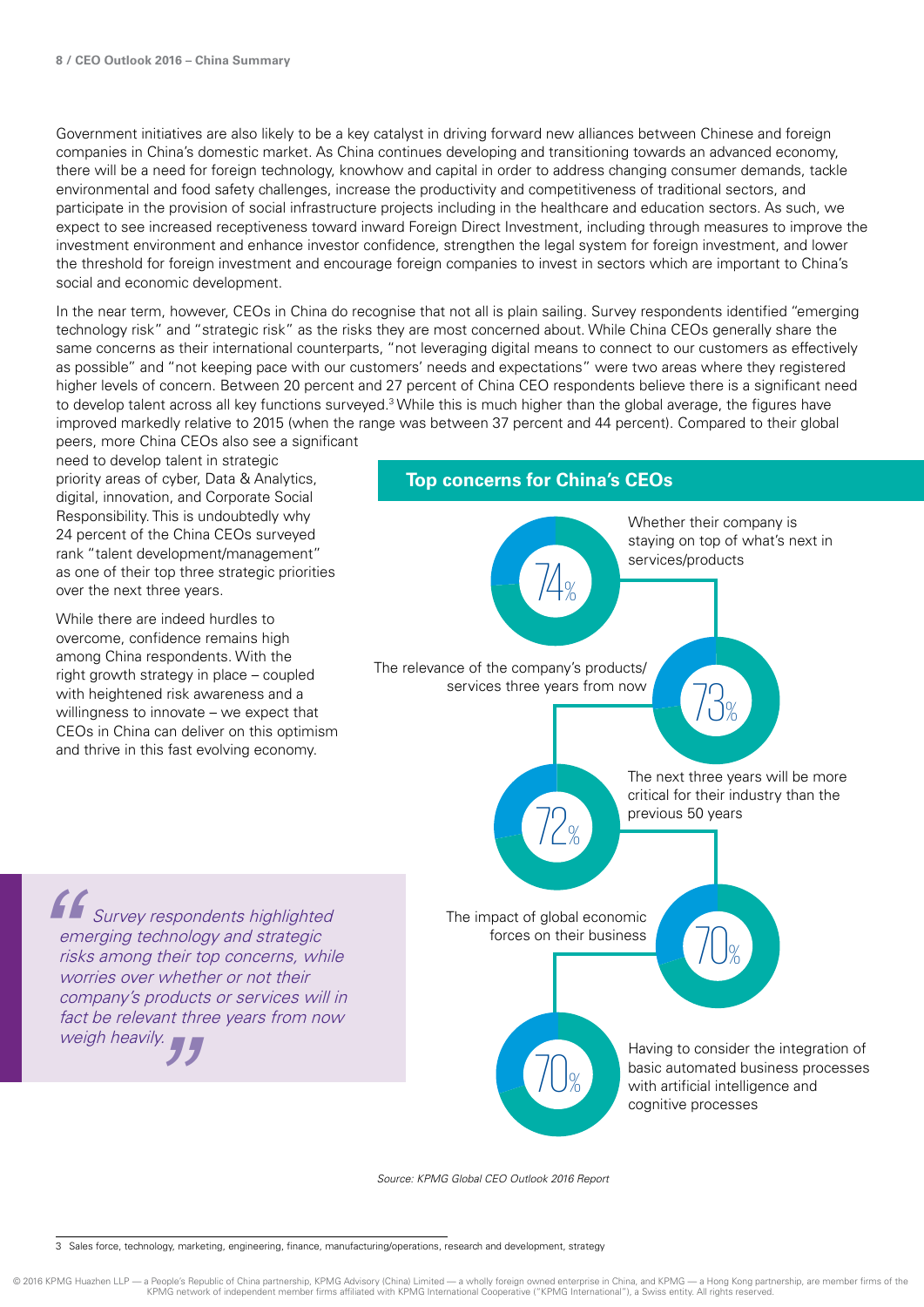### About KPMG China

KPMG is a global network of professional services firms providing Audit, Tax and Advisory services. We operate in 155 countries and have 174,000 people working in member firms around the world. The independent member firms of the KPMG network are affiliated with KPMG International Cooperative ("KPMG International"), a Swiss entity. Each KPMG firm is a legally distinct and separate entity and describes itself as such.

In 1992, KPMG became the first international accounting network to be granted a joint venture licence in mainland China. KPMG China was also the first among the Big Four in mainland China to convert from a joint venture to a special general partnership, as of 1 August 2012. Additionally, the Hong Kong office can trace its origins to 1945. This early commitment to the China market, together with an unwavering focus on quality, has been the foundation for accumulated industry experience, and is reflected in the Chinese member firm's appointment by some of China's most prestigious companies.

Today, KPMG China has around 10,000 professionals working in 17 offices: Beijing, Beijing Zhongguancun, Chengdu, Chongqing, Foshan, Fuzhou, Guangzhou, Hangzhou, Nanjing, Qingdao, Shanghai, Shenyang, Shenzhen, Tianjin, Xiamen, Hong Kong SAR and Macau SAR. With a single management structure across all these offices, KPMG China can deploy experienced professionals efficiently, wherever our client is located.

### **KPMG's Global China Practice (GCP)**

KPMG's Global China Practice (GCP) helps Chinese companies invest overseas and multinational companies enter or expand in the China market. Local China Practice teams are stationed in key regions for global investment, especially in countries and regions along the 'Belt and Road'. The GCP team comprises experienced investment advisors and professionals providing a wide range of professional services across all industries, who are well-versed in Chinese language, culture and business concepts. These experts serve as the 'bridge' connecting KPMG's Chinese clients with the local project teams: they help Chinese companies navigate the local business climate, overcome cultural differences, and enhance communications. GCP's research centre conducts in-depth research into foreign direct investment (FDI) and outward direct investment (ODI) trends. The resulting analysis provides real insights and solutions, by assessing fast-paced market trends in the context of specific client scenarios. By integrating KPMG's international resource base, GCP allows companies to bridge information 'gaps', helping them communicate with others around the world. GCP's approach fosters mutual understanding, and helps Chinese and overseas companies cooperate effectively overseas, as well as assisting multinationals to successfully invest in China. In this way, GCP helps both domestic and foreign companies grow and achieve real results.

### **Acknowledgments**

Global China Practice: Daisy Shen, Li Cui, Fergus Naughton, Jia Wang, Alfredo Montufar-Helu Jimenez Publications: Nina Mehra, Kanishk Verghese Design: Isabella Hung

© 2016 KPMG Huazhen LLP — a People's Republic of China partnership, KPMG Advisory (China) Limited — a wholly foreign owned enterprise in China, and KPMG — a Hong Kong partnership, are member firms of the ber firms affiliated with KPMG International Cooperative ("KPMG International"), a Swiss entity. All rights reserved